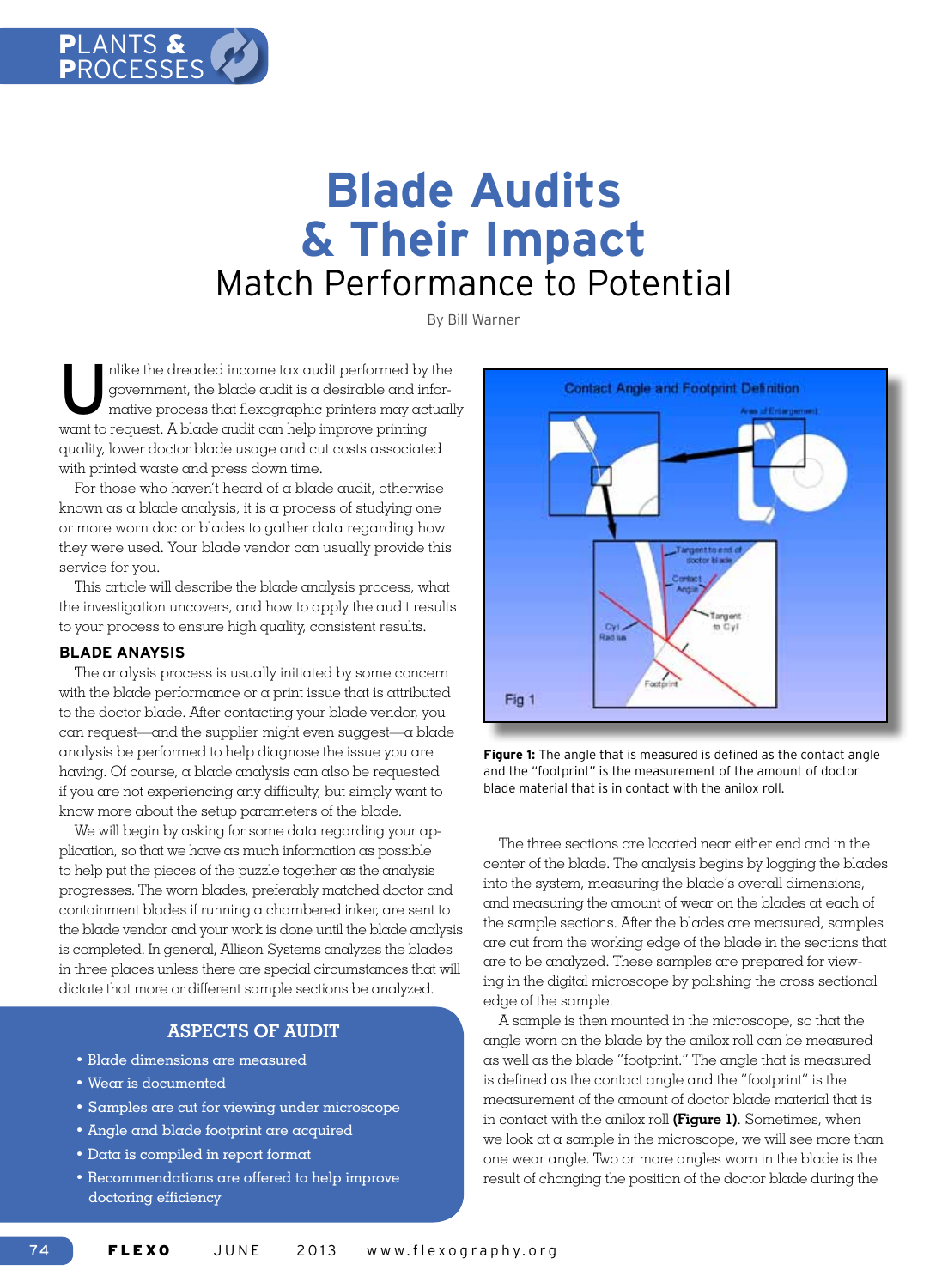**Extensive line of Metal, Plastic, and Composite Doctor Blades for any Flexo** **Composite Chambered Inker Systems to Replace OEM Equipment or for New Applications**





# **Over 45 Years of Quality and Service!**



**Quality products and quick deliveries direct from Allison Systems, the manufacturer you can count on for all your doctor blade related needs.**

**OEM or Custom End Seals for most Flexo Chambers**



**Dual Head Peristalitic Pump to Control both Supply and Return Flow from the Chamber**



**Call, email, or visit our website to put the Allison Advantage to work for you!**



**220 Adams St. Riverside, NJ 08075 856-461-9111 sales@allisonblades.com www.allisonblades.com**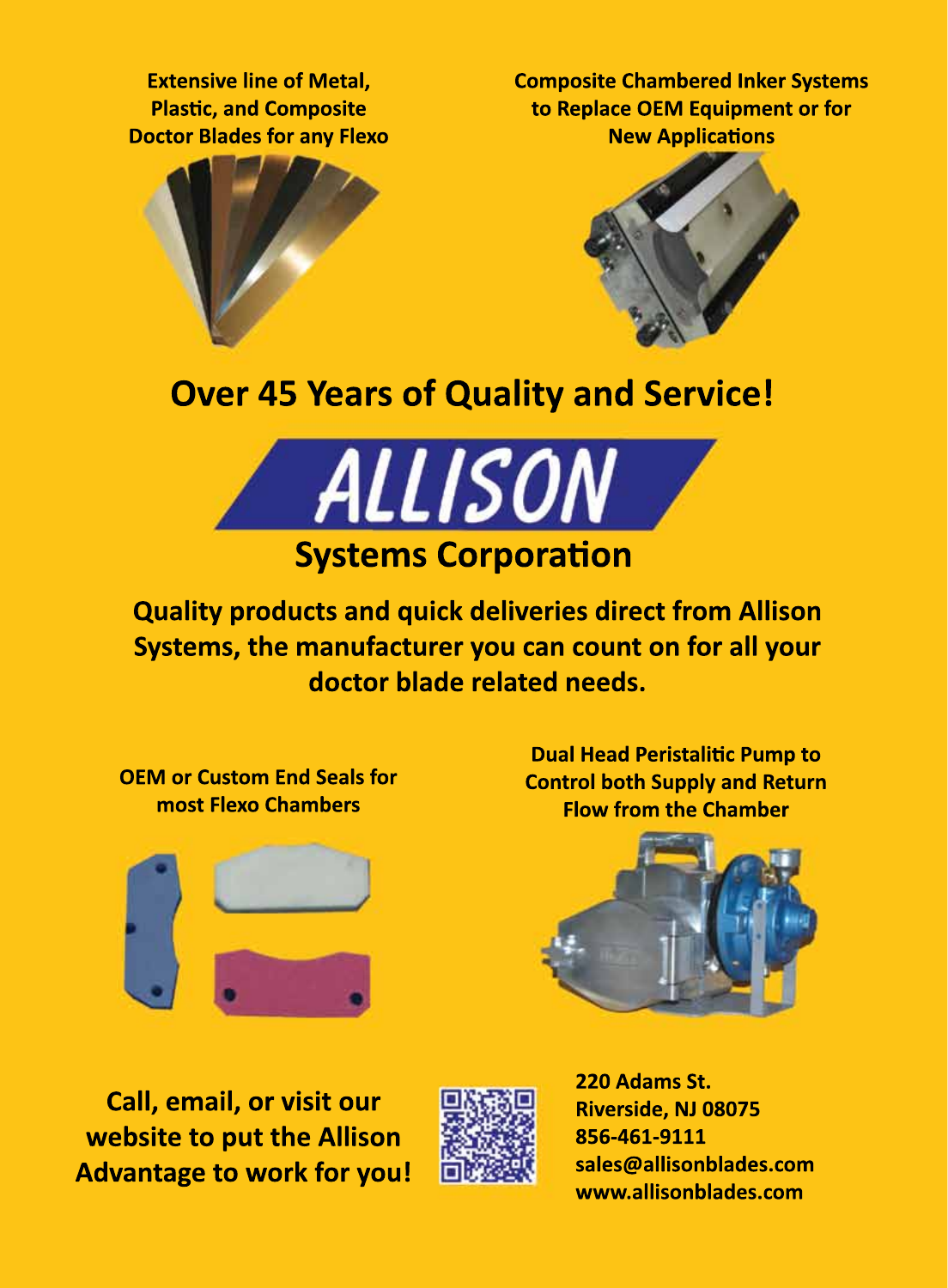run by adjusting the chamber's or blade holder's position setting or loading pressure.

After all of the measurements are taken and indicated on the digital display, the image is saved to a file that will later be compiled in the report. This process is then repeated for each sample. When all of the samples have been measured in the microscope, the data is compiled in a report that will contain commentary about the results of the analysis.

Comments will explain what was measured, what it means, and any recommendations to help improve the doctoring efficiency.

#### **ANALYSIS & FINDINGS**

So, what does the analysis uncover? Many times the analysis reveals that the doctor blade was being run at a contact angle that is too flat **(Figure 2)** by generally accepted standards. What is too flat? Accepted contact angles for flexographic printing will fall into the range of 25 to 42 degrees with a desirable angle being near 30 degrees **(Figure 3)**. Less than 25 degrees is considered to be to flat for a flexo doctor blade. Flat angles will not provide proper doctoring or clean up of the anilox roll and will leave some surface ink on the anilox causing a shiny surface appearance. An operator may see the shiny anilox roll and apply more force to the system to try to clean up the roll (remember the multiple angles mentioned earlier). This will work initially as the contact angle changes, but success will be short lived. Too much force applied to the doctor blade, will quickly wear in a big footprint, potentially causing dot gain and inconsistent print.

A flat blade angle could also trap dried ink particles, blade material, or other debris potentially causing the infamous anilox roll score lines. Conversely, a contact angle greater than 42 degrees is considered to be too sharp. An angle that is too sharp can cause the blade to chatter, resulting in lines across the web or other print defects and vibration.

To illustrate the effects of flat contact angles, look at the two blade samples shown in **Figure 2** and **Figure 3**. Notice that the flat contact angle blade shown in **Figure 2** has very little wear  $(0.001$ -in.), but a very large footprint  $(0.027$ -in.). In contrast, the good contact angle blade shown in **Figure 3** has 24 times more blade wear (0.024-in.), but a footprint that is less than half the size (0.010-in.) of the flat contact angle blade. The flat angle blade had to be changed prematurely due to poor print quality. If you look closely, you can still see some rounding on the top of the blade from the initial blade tip because the flat angle is wearing "up" from the bottom of the blade. The good angle blade is wearing "back" from the edge of the blade, as it is designed to do and provided good blade life with consistent print quality.

Containment blades found in chambered doctor blade systems are the exception to the above angles. Containment blades should generally run flatter than the doctor blade. The range of angles for the containment blade is generally accepted to be between 20 and 25 degrees. The containment blade is run flatter and is typically a flexible plastic or thinner metal blade to prevent debris trapping and back doctoring.

Ideally, debris should pass easily under the containment blade and then be absorbed in the ink to ultimately be captured by a filter/magnet in the ink circulation system. If your chamber is not set up to run the containment blade flatter than the doctor blade, some chamber designs will allow you to use a slightly wider containment blade, which will automatically flatten out the contact angle. Most chamber designs will permit a containment blade that is 1/16-in. to 1/8-in. wider than the doctor blade.

Other than contact angles, a blade analysis will reveal any misalignment issues **(Figure 4)** that are present in the setup. Proper blade to anilox alignment is very important when using a chambered inker setup. Both blades should contact the anilox roll at the same time and evenly across the face of the anilox roll. If there is any misalignment in any axis, extra pressure will need to be applied to get the blades to seat properly and provide a



**Figure 2:** Many times, analysis reveals that the doctor blade was being run at a contact angle that is too flat.--less than 25 degrees. Flat angles will not provide proper doctoring or clean up of the anilox roll and will leave some surface ink on the anilox causing a shiny surface appearance.



**Figure 4:** Proper blade to anilox alignment is very important when using a chambered inker setup. Both blades should contact the anilox roll at the same time and evenly across the face of the anilox roll. If there is any misalignment in any axis, extra pressure will need to be applied to get the blades to seat properly and provide a good wipe.